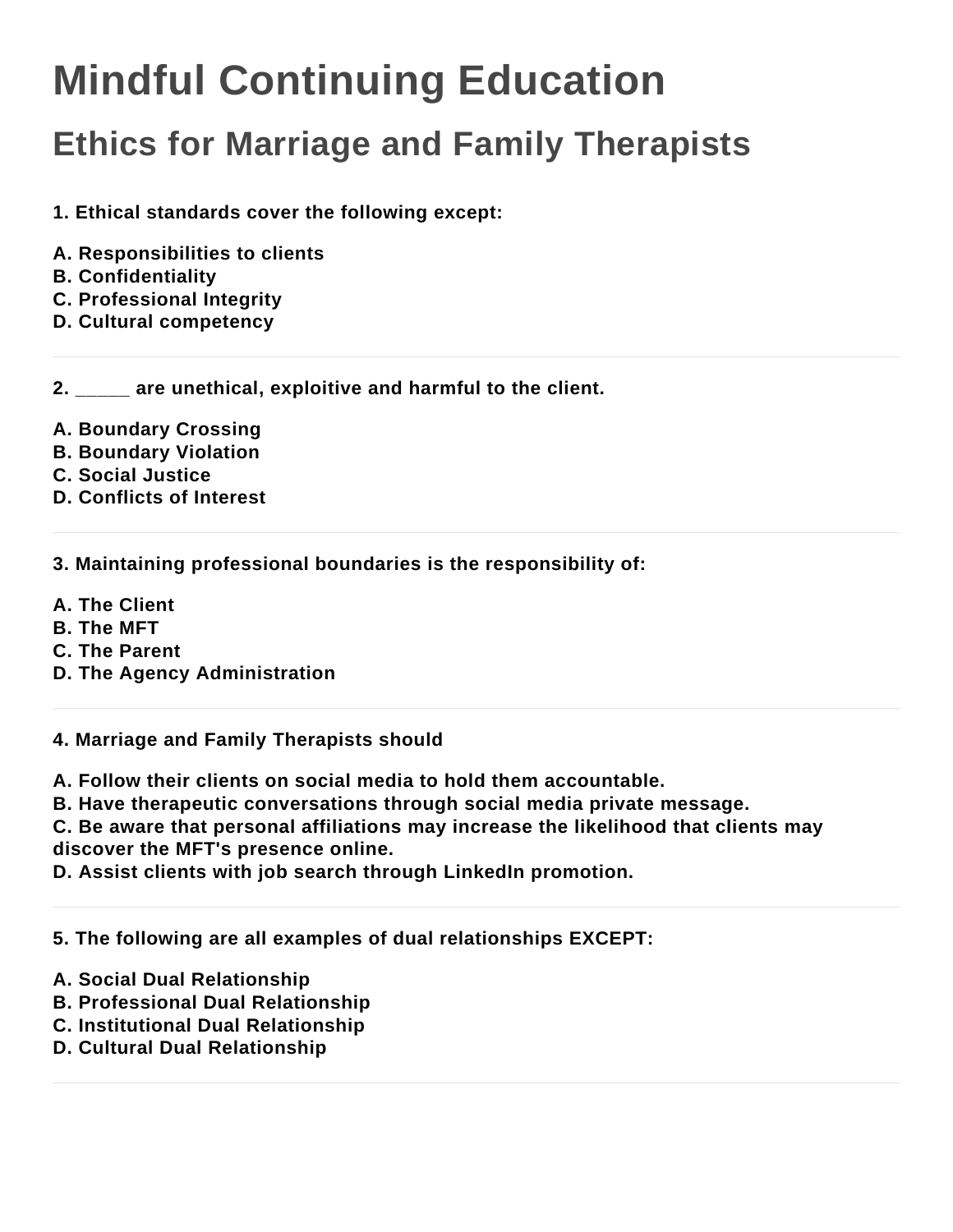**6. Part of informed consent involves assessing clients**

- **A. Capacity to give consent**
- **B. ability to pay for treatment**
- **C. capability to commit to therapy**
- **D. risk of harm to self or others.**

**7. Risks of texting with a client may include:**

- **A. Client Empowerment**
- **B. Threats to privacy and confidentiality**
- **C. Improved accessibility**
- **D. Strengthening therapeutic alliance**

**8. If a client threatens to kill someone, a marriage and family therapist is no longer bound to confidentiality because**

- **A. Threats are criminal and should be reported to the police**
- **B. The client is in need of documentation to be admitted to hospital.**

**C. Disclosure is necessary to prevent serious, foreseeable, and imminent harm to another**

**D. The informed consent for said so.**

- **9. Marriage and Family Therapists should provide services**
- **A. To anyone who asks for them**
- **B. To anyone who can pay for them**
- **C. Only within the competencies of their education and training**
- **D. To clients who are assigned to them by their supervisor.**

**10. You see another MFT at your agency of employment acting unethically you need to intervene because you have a responsibility**

- **A. To clients**
- **B. To AAMFT**
- **C. To practice setting**
- **D. To broader community**
- **11. Diversity includes all the below EXCEPT**
- **A. Race & Ethnicity**
- **B. Sexual Orientation & Gender Identity**
- **C. Religious & Spiritual Beliefs**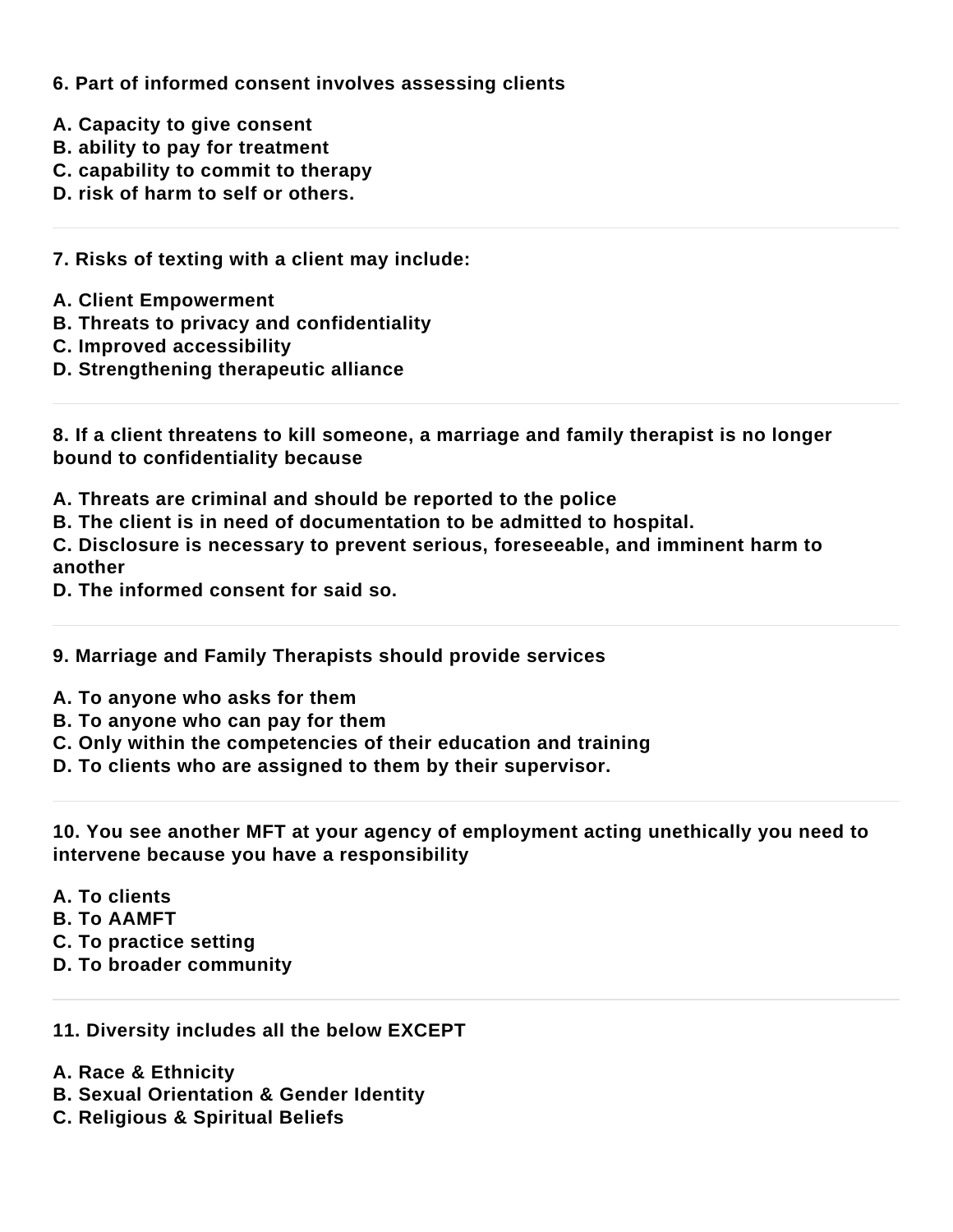**12. Which of the following situations is not an example of a boundary violation?**

**A. Jenny is especially fond of her client and her progress so gifts her with crystal glassware for her engagement**

**B. Paul shakes hands and briefly converses with his client after he introduces his wife to Paul at the grocery store**

**C. Caitlin is hesitant to refer her client to another case manager because "I don't think someone else will get him as I do."**

**D. Rose accepts an expensive food basket from her grateful client because she is afraid the client will not understand and stop coming to appointments**

**13. Finish the sentence. Ethical standards...**

- **A. Cannot Guarantee ethical behavior**
- **B. Can improve mftcompetence**
- **C. Can improve documentation**
- **D. Cannot increase social media usage**

**14. While some dual relationships are unavoidable, the code of ethics is clear this one is avoidable and unethical**

- **A. Business Dual Relationship**
- **B. Social Dual Relationship**
- **C. Internet Dual Relationship**
- **D. Sexual Relationship**

**15. Being able to give informed consent includes all except**

- **A. has the capacity to consent**
- **B. has been adequately informed of potential risks and benefits of treatments**
- **C. has paid their insurance copay**
- **D. has freely and without undue influence expressed consent**

**16. AAMFT core competencies of professionalism include all except**

- **A. Keeping social media settings private**
- **B. Utilize consultation and supervision effectively.**
- **C. Write plans and complete other case documentation**
- **D. Monitor personal reactions to clients and treatment process**